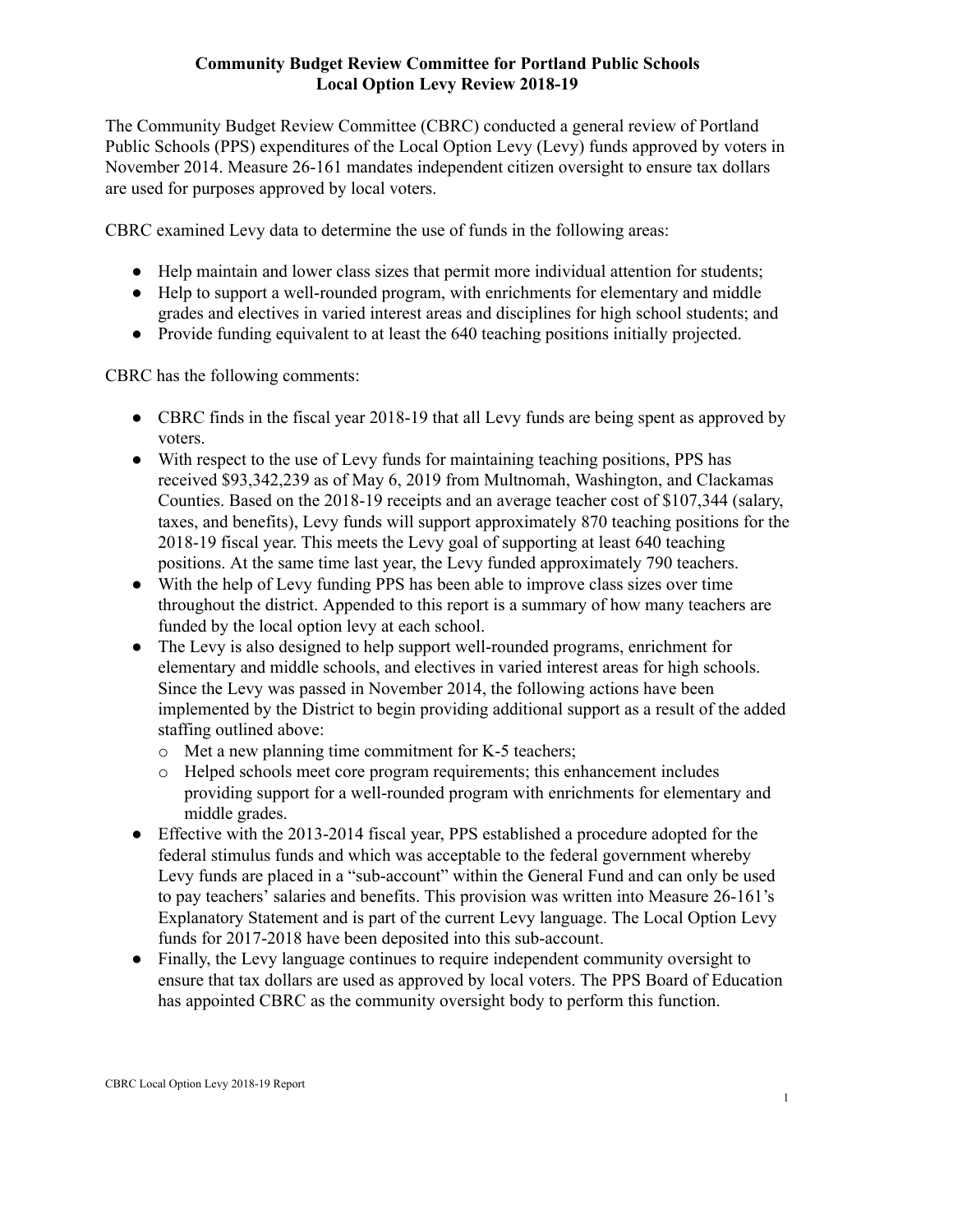## **Community Budget Review Committee for Portland Public Schools Local Option Levy Review 2018-19**

CBRC would like to take this opportunity to again thank the voters for approving this vital funding source for Portland Public Schools that will help ensure that our students continue to receive benefits from the additional teachers, lower class sizes, and enriched classroom offerings afforded as a result of our Local Option Levy. The Local Option Levy helps mitigate the state's failure to adequately fund K-12 education.

CBRC highly recommends that voters renew the Levy at the end of the five-year period. We recommend that the board give serious consideration to increasing the levy rate to maximize resources for students in our district.

CBRC respectfully submits this report to the PPS Board of Education:

Sara Kerr, Co-Chair Harmony Quiroz, Co-Chair Justin Elardo Roger Kirchner Thomas Lannom Jeff Lewis Judah McAuley Krystine McCants Dani Oates Irina Phillips Betsy Salter Ranfis Villatoro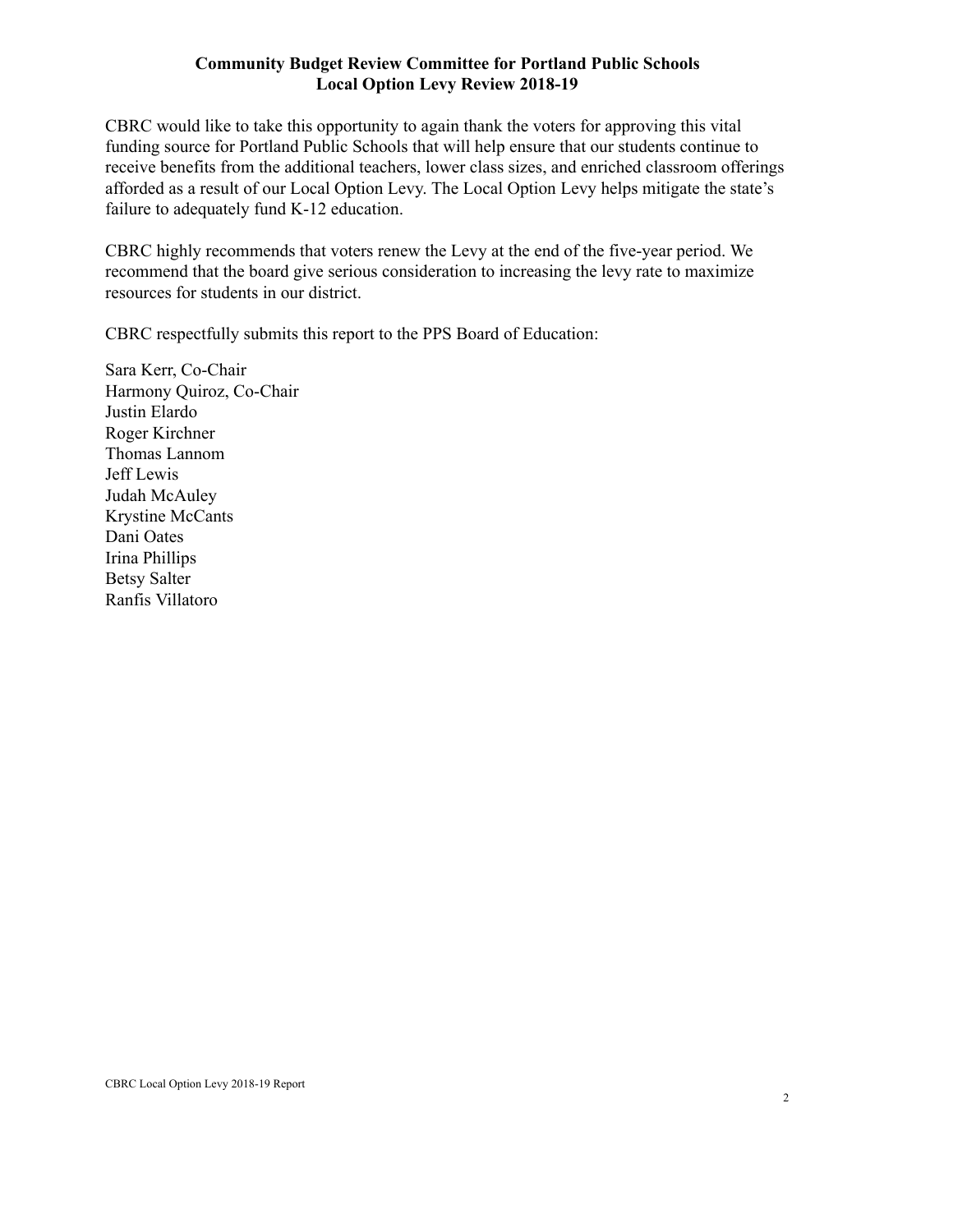| Local Option Staff by School And Department |                            |           |                     |                                  |  |  |  |
|---------------------------------------------|----------------------------|-----------|---------------------|----------------------------------|--|--|--|
| <b>School/Department Name</b>               | FY17-18 Audited Enrollment | All Staff | <b>Without Levy</b> | <b>With Local Option</b><br>Levy |  |  |  |
| Abernethy                                   | 516                        | 24.00     | 16.00               | 8.00                             |  |  |  |
| Ainsworth                                   | 638                        | 26.00     | 17.00               | 9.00                             |  |  |  |
| Alameda                                     | 734                        | 30.00     | 20.00               | 10.00                            |  |  |  |
| Atkinson                                    | 420                        | 19.00     | 13.00               | 6.00                             |  |  |  |
| Beach                                       | 442                        | 22.00     | 16.00               | 6.00                             |  |  |  |
| <b>Bridlemile</b>                           | 535                        | 23.00     | 15.00               | 8.00                             |  |  |  |
| <b>Buckman</b>                              | 474                        | 20.00     | 14.00               | 6.00                             |  |  |  |
| Capitol Hill                                | 442                        | 20.00     | 14.00               | 6.00                             |  |  |  |
| Chapman                                     | 532                        | 23.00     | 15.00               | 8.00                             |  |  |  |
| Chief Joseph                                | 363                        | 18.00     | 13.00               | 5.00                             |  |  |  |
| Duniway                                     | 499                        | 23.00     | 15.00               | 8.00                             |  |  |  |
| Forest Park                                 | 443                        | 19.00     | 12.00               | 7.00                             |  |  |  |
| Glencoe                                     | 489                        | 21.00     | 14.00               | 7.00                             |  |  |  |
| Grout                                       | 392                        | 18.00     | 12.00               | 6.00                             |  |  |  |
| James John                                  | 368                        | 18.00     | 13.00               | 5.00                             |  |  |  |
| Kelly                                       | 532                        | 26.00     | 19.00               | 7.00                             |  |  |  |
| Lewis                                       | 389                        | 19.00     | 13.00               | 6.00                             |  |  |  |
| Llewellyn                                   | 489                        | 21.00     | 14.00               | 7.00                             |  |  |  |
| Maplewood                                   | 378                        | 18.00     | 12.00               | 6.00                             |  |  |  |
| Markham                                     | 456                        | 19.00     | 13.00               | 6.00                             |  |  |  |
| Peninsula                                   | 279                        | 15.00     | 11.00               | 4.00                             |  |  |  |
| Richmond                                    | 647                        | 26.00     | 17.00               | 9.00                             |  |  |  |
| Rieke                                       | 386                        | 18.00     | 12.00               | 6.00                             |  |  |  |
| Rigler                                      | 441                        | 23.00     | 17.00               | 6.00                             |  |  |  |
| Rosa Parks                                  | 272                        | 17.00     | 12.00               | 5.00                             |  |  |  |
| Sitton                                      | 364                        | 20.00     | 14.00               | 6.00                             |  |  |  |
| Stephenson                                  | 352                        | 18.00     | 13.00               | 5.00                             |  |  |  |
| Whitman                                     | 267                        | 15.00     | 11.00               | 4.00                             |  |  |  |
| Woodlawn                                    | 326                        | 18.00     | 13.00               | 5.00                             |  |  |  |
| Woodmere                                    | 286                        | 15.00     | 10.00               | 5.00                             |  |  |  |
| Woodstock                                   | 552                        | 25.00     | 17.00               | 8.00                             |  |  |  |
| <b>Elementary Schools</b>                   | 13,703                     | 637.00    | 437.00              | 200.00                           |  |  |  |
| <b>ACCESS Program</b>                       | 336                        | 17.00     | 12.00               | 5.00                             |  |  |  |
| Arleta                                      | 454                        | 22.00     | 15.00               | 7.00                             |  |  |  |
| Astor                                       | 425                        | 23.00     | 16.00               | 7.00                             |  |  |  |
| <b>Beverly Cleary</b>                       | 897                        | 40.00     | 28.00               | 12.00                            |  |  |  |
| Boise-Eliot                                 | 483                        | 26.00     | 18.00               | 8.00                             |  |  |  |
| <b>Bridger</b>                              | 531                        | 26.00     | 18.00               | 8.00                             |  |  |  |
| Cesar Chavez                                | 540                        | 31.00     | 22.00               | 9.00                             |  |  |  |
| Creative Science School                     | 479                        | 22.00     | 15.00               | 7.00                             |  |  |  |
| Creston                                     | 372                        | 18.00     | 12.00               | 6.00                             |  |  |  |
| Faubion                                     | 626                        | 27.00     | 19.00               | 8.00                             |  |  |  |
| Harrison Park                               | 638                        | 31.00     | 21.00               | 10.00                            |  |  |  |
| Hayhurst                                    | 592                        | 27.00     | 18.00               | 9.00                             |  |  |  |
| Irvington                                   | 459                        | 21.00     | 15.00               | 6.00                             |  |  |  |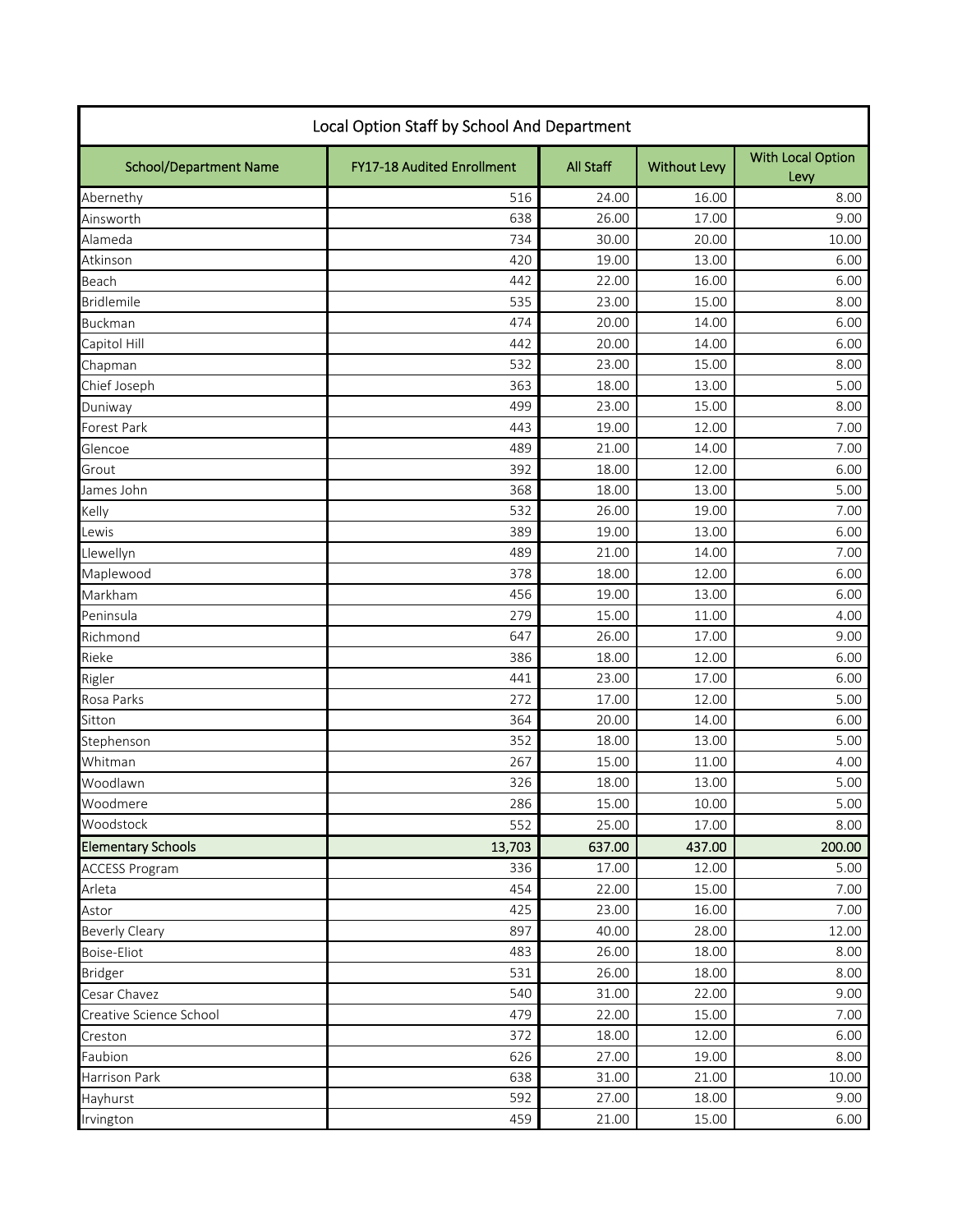| Local Option Staff by School And Department |                                 |                  |                     |                           |  |  |
|---------------------------------------------|---------------------------------|------------------|---------------------|---------------------------|--|--|
| <b>School/Department Name</b>               | FY17-18 Audited Enrollment      | <b>All Staff</b> | <b>Without Levy</b> | With Local Option<br>Levy |  |  |
| Laurelhurst                                 | 698                             | 31.00            | 21.00               | 10.00                     |  |  |
| Lee                                         | 425                             | 23.00            | 17.00               | 6.00                      |  |  |
| Lent                                        | 530                             | 27.00            | 20.00               | 7.00                      |  |  |
| Martin Luther King Jr                       | 369                             | 23.00            | 16.00               | 7.00                      |  |  |
| Marysville                                  | 380                             | 19.00            | 13.00               | 6.00                      |  |  |
| Metro Learning Center                       | 390                             | 21.00            | 14.00               | 7.00                      |  |  |
| Roseway Heights                             | 661                             | 31.00            | 21.00               | 10.00                     |  |  |
| Sabin                                       | 551                             | 27.00            | 18.00               | 9.00                      |  |  |
| Scott                                       | 521                             | 27.00            | 20.00               | 7.00                      |  |  |
| Skyline                                     | 293                             | 17.00            | 12.00               | 5.00                      |  |  |
| Sunnyside Environmental                     | 604                             | 29.00            | 19.00               | 10.00                     |  |  |
| Vernon                                      | 522                             | 25.00            | 17.00               | 8.00                      |  |  |
| Vestal                                      | 341                             | 20.00            | 14.00               | 6.00                      |  |  |
| Winterhaven                                 | 354                             | 17.00            | 12.00               | 5.00                      |  |  |
| K-8 Schools                                 | 13,471                          | 668.00           | 463.00              | 205.00                    |  |  |
| <b>Beaumont Middle</b>                      | 591                             | 25.00            | 17.00               | 8.00                      |  |  |
| da Vinci Arts Middle                        | 457                             | 20.00            | 13.00               | 7.00                      |  |  |
| George Middle                               | 417                             | 19.00            | 13.00               | 6.00                      |  |  |
| Gray Middle                                 | 536                             | 24.00            | 16.00               | 8.00                      |  |  |
| <b>Hosford Middle</b>                       | 621                             | 27.00            | 18.00               | 9.00                      |  |  |
| Jackson Middle                              | 659                             | 28.00            | 19.00               | 9.00                      |  |  |
| Lane Middle                                 | 454                             | 23.00            | 16.00               | 7.00                      |  |  |
| Mt Tabor Middle                             | 718                             | 31.00            | 20.00               | 11.00                     |  |  |
| Ockley Green                                | 531                             | 28.00            | 20.00               | 8.00                      |  |  |
| Sellwood Middle                             | 589                             | 26.00            | 18.00               | 8.00                      |  |  |
| West Sylvan Middle                          | 876                             | 40.00            | 27.00               | 13.00                     |  |  |
| <b>Middle Schools</b>                       | 6,449                           | 291.00           | 197.00              | 94.00                     |  |  |
| Alliance High School                        | 191                             | 20.00            | 14.00               | 6.00                      |  |  |
| Benson                                      | 1,026                           | 53.00            | 37.00               | 16.00                     |  |  |
| Cleveland                                   | 1,586                           | 78.00            | 53.00               | 25.00                     |  |  |
| Franklin                                    | 1,745                           | 80.00            | 55.00               | 25.00                     |  |  |
| Grant                                       | 1,512                           | 72.00            | 47.00               | 25.00                     |  |  |
| Jefferson                                   | 677                             | 37.00            | 28.00               | 9.00                      |  |  |
| Lincoln                                     | 1,705                           | 82.00            | 56.00               | 26.00                     |  |  |
| Madison                                     | 1,146                           | 57.00            | 39.00               | 18.00                     |  |  |
| Roosevelt                                   | 859                             | 48.00            | 34.00               | 14.00                     |  |  |
| Wilson                                      | 1,512                           | 71.00            | 48.00               | 23.00                     |  |  |
| <b>High Schools</b>                         | 11,959                          | 598.00           | 411.00              | 187.00                    |  |  |
| <b>Athletics</b>                            | Centrally Administered Resource | 9.00             | 6.00                | 3.00                      |  |  |
| Curriculum & Instruction                    | Centrally Administered Resource | 13.00            | 13.00               |                           |  |  |
| Dual Language Programs                      | Centrally Administered Resource | 2.00             | 2.00                |                           |  |  |
| Early Learner Programs: P-3                 | Centrally Administered Resource | 3.00             | 2.00                | 1.00                      |  |  |
| ESL                                         | Centrally Administered Resource | 94.00            | 62.00               | 32.00                     |  |  |
| Human Resources                             | Centrally Administered Resource | 9.00             | 7.00                | 2.00                      |  |  |
| Mult Pathways to Graduation                 | Centrally Administered Resource | 8.00             | 6.00                | 2.00                      |  |  |
| Portland DART Schools                       | Centrally Administered Resource | 1.00             | 1.00                | $\equiv$                  |  |  |